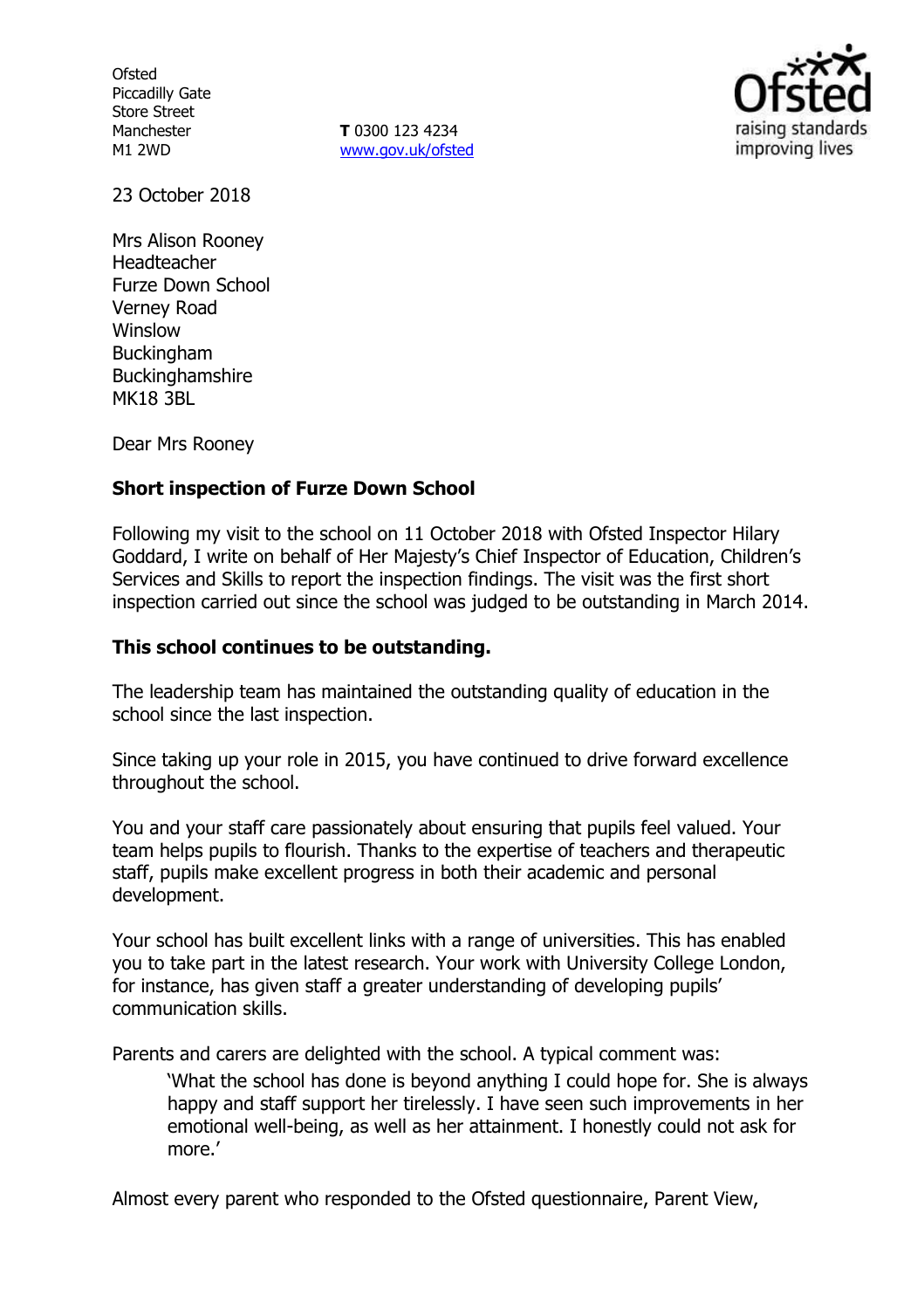

would recommend the school to others.

At the time of the previous inspection, the school was situated in an old building that was not fit for purpose. Your move in 2014 to a new building has enabled you to provide many more facilities. For example, those who are interested in film studies make good use of the well-equipped studio to create movies.

The local authority has justifiable confidence in the school's leadership. It is developing an outreach service at your school so that others in the locality can benefit from your expertise.

As you are aware, at the previous inspection you were asked to increase the range of communication and interaction resources. This has been achieved successfully. Your school is always moving forward. You have identified that the next step is to ensure that most-able pupils always make the strongest progress. With typical thoroughness, you are developing links with academic institutions to research how this can be done most effectively.

# **Safeguarding is effective.**

Safeguarding is given the highest priority in the school. Parents say that the safety and well-being of their children are central to the school's ethos. Staff are alert to any change in pupils' behaviour. They know exactly what to do if they have a concern, and act quickly to ensure that pupils are well protected.

There are excellent relationships between staff and pupils. Staff help to reduce pupils' anxieties through effective de-escalation strategies. Pupils say that they feel safe. Parents and staff expressed very few concerns about bullying. Their views are supported by the very low number of incidents that are recorded.

Staff safeguarding training is thorough. It is focused on the risks that are most relevant to the pupils. Pupils say that staff help them to be aware of potential dangers. Pupils know that they need to be alert to the possible risks from strangers. They have a good understanding of how to keep safe when online. Many post-16 students know how to stay safe when travelling on their own.

The leadership team has ensured that all safeguarding arrangements are fit for purpose, and records are detailed and of high quality. For example, thorough checks are made before staff start working at the school.

## **Inspection findings**

- We agreed to check the impact of leadership on improving the school since the previous inspection. We found that leadership at all levels is exceptional. You have guided the school through a large expansion programme, while maintaining an outstanding quality of education. Your dynamic leadership has challenged all staff to drive further improvements.
- During our visit, we examined the impact that the pupil premium funding has had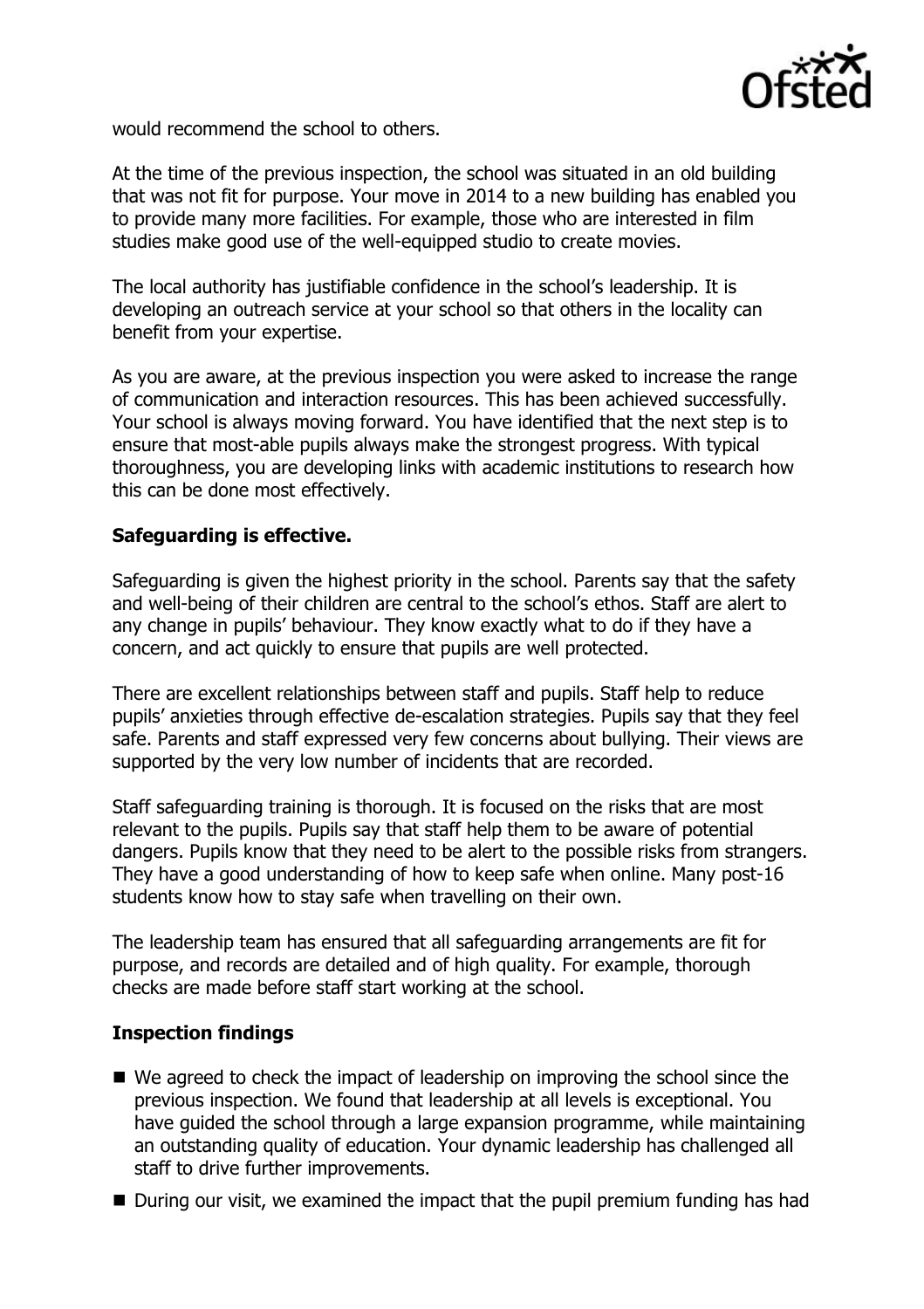

on the progress and attendance of disadvantaged pupils. We found that disadvantaged pupils make excellent progress in their English, mathematical and communication skills. In the past, you recognised that social, emotional and mental health needs were not met so well. Funding was therefore used to provide a clinical nurse specialist. This support has had a significant impact. As a result, disadvantaged pupils attend well and make excellent progress.

- We considered the impact of the curriculum on pupils' academic and personal development. You have worked hard to develop a curriculum that best fits pupils' needs. Staff ensure that all pupils develop an effective system of communication. This means that, from an early age, all pupils can contribute their ideas and express their views. Self-confidence is well developed. For example, pupils recently acted in a production of Shakespeare's 'The Tempest' at a local theatre. Staff help pupils to come forward with their ideas. Recently, for instance, the school council contributed their views on equipment for the playground. Pupils are proud that they are helping to make the school 'an even better place'. The curriculum prepares pupils well for their future lives. It helps pupils to learn about the value of money. Some pupils set up mini-enterprise projects. For example, they sell wooden home accessories they have made at a local market.
- $\blacksquare$  Post-16 provision is equally impressive. It provides students with excellent opportunities to prepare for their next stage of education or training. Students benefit from highly effective teaching. They can study a large range of subjects, and complete a range of accreditations and level 1 qualifications. There is a strong focus on helping students to become independent. For example, students make good use of the food technology rooms. Students enjoy using the small flat to practise their daily living skills. You go to great lengths to ensure that work experience matches students' interests.
- **Pupils benefit from a wide range of therapeutic support. In many cases, there is** a multidisciplinary team supporting each pupil. Working alongside teachers in class, therapists develop pupils' skills and help them overcome difficulties. Therapists know the curriculum well. They tailor their support so that it links in with what is being studied. For example, speech and language therapists reinforce the language and vocabulary of specific topics.

## **Next steps for the school**

Leaders and those responsible for governance should ensure that:

 $\blacksquare$  they develop links with research institutions to investigate how to further improve the progress of most-able pupils.

I am copying this letter to the chair of the governing body, the regional schools commissioner and the director of children's services for Buckinghamshire. This letter will be published on the Ofsted website.